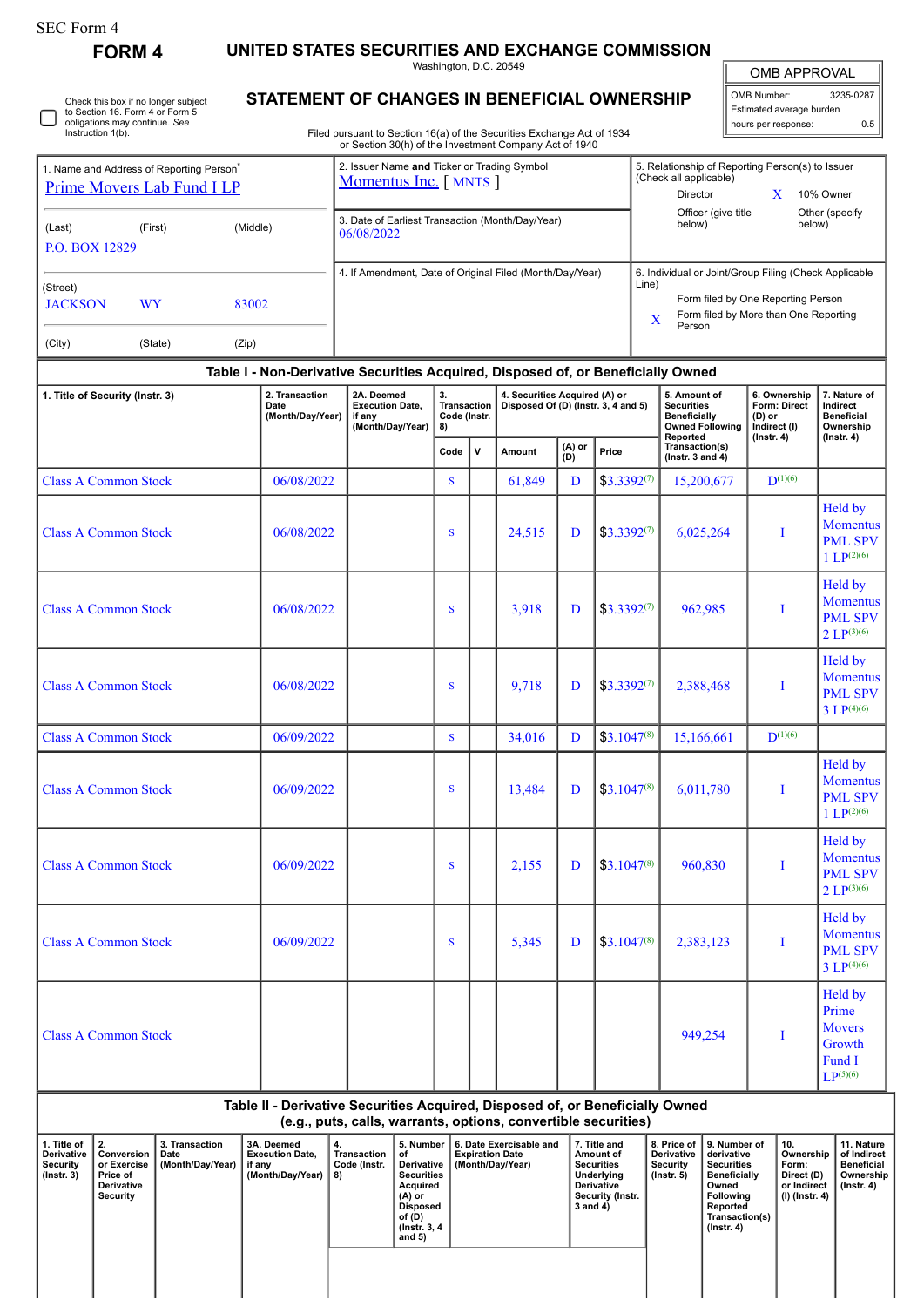|                                       |                                                                                                         | Table II - Derivative Securities Acquired, Disposed of, or Bentemetally Owned |                    |                                  |                                 |                                                                                   |                           |                                             |                                         |                                    |                                                                                              |                                                      |                                                    |
|---------------------------------------|---------------------------------------------------------------------------------------------------------|-------------------------------------------------------------------------------|--------------------|----------------------------------|---------------------------------|-----------------------------------------------------------------------------------|---------------------------|---------------------------------------------|-----------------------------------------|------------------------------------|----------------------------------------------------------------------------------------------|------------------------------------------------------|----------------------------------------------------|
|                                       |                                                                                                         |                                                                               |                    |                                  |                                 | (e.g., puts, calls, warrants, options, donvertible securities)<br><del>Date</del> | Expiration                |                                             |                                         |                                    |                                                                                              |                                                      |                                                    |
| 2.<br>1. Title of<br><b>Derivativ</b> | 3. Transaction                                                                                          | 3A. Deemed<br>.<br>weeyii an Pei                                              | Code V             |                                  | 6ANumDer                        | <b>Experte Elstercis Rettle and</b><br><b>Expiration Date</b>                     |                           |                                             | Titletle Shares<br><del>Amount of</del> | 8. Price of<br><b>Derivative</b>   | 9. Number of<br>derivative                                                                   | 10.<br>Ownership                                     | 11. Nature<br>of Indirect                          |
| Prime Merivative L                    | Security or Exercise (Month/Day/Year)<br>(Instr. get all price gets of Reporting Person<br>Ab Fund I LP | if any<br>(Month/Day/Year)                                                    | Code (Instr.<br>8) | Acquired<br>$(A)$ or<br>Disposed | Derivative<br><b>Securities</b> | (Month/Day/Year)                                                                  |                           | <b>Securities</b><br>Derivative<br>3 and 4) | Underlying<br>Security (Instr.          | <b>Security</b><br>$($ Instr. $5)$ | <b>Securities</b><br><b>Beneficially</b><br>Owned<br>Following<br>Reported<br>Transaction(s) | Form:<br>Direct (D)<br>or Indirect<br>(I) (Instr. 4) | <b>Beneficial</b><br>Ownership<br>$($ Instr. 4 $)$ |
| (Last)<br>P.O. BOX 12829              | (First)                                                                                                 | (Middle)                                                                      |                    | of $(D)$<br>and $5)$             | (Instr. 3, 4)                   |                                                                                   |                           |                                             |                                         |                                    | $($ Instr. 4 $)$                                                                             |                                                      |                                                    |
| (Street)<br><b>JACKSON</b>            | WY                                                                                                      | 83002                                                                         |                    |                                  |                                 |                                                                                   |                           |                                             | Amount<br>or<br>Number                  |                                    |                                                                                              |                                                      |                                                    |
| (City)                                | (State)                                                                                                 | (Zip)                                                                         | Code               | (A)                              | (D)                             | Date<br>Exercisable                                                               | <b>Expiration</b><br>Date | Title                                       | of<br><b>Shares</b>                     |                                    |                                                                                              |                                                      |                                                    |
|                                       | 1. Name and Address of Reporting Person <sup>*</sup><br><b>Prime Movers Growth Fund I LP</b>            |                                                                               |                    |                                  |                                 |                                                                                   |                           |                                             |                                         |                                    |                                                                                              |                                                      |                                                    |
| (Last)<br>P.O. BOX 12829              | (First)                                                                                                 | (Middle)                                                                      |                    |                                  |                                 |                                                                                   |                           |                                             |                                         |                                    |                                                                                              |                                                      |                                                    |
| (Street)<br><b>JACKSON</b>            | <b>WY</b>                                                                                               | 83002                                                                         |                    |                                  |                                 |                                                                                   |                           |                                             |                                         |                                    |                                                                                              |                                                      |                                                    |
| (City)                                | (State)                                                                                                 | (Zip)                                                                         |                    |                                  |                                 |                                                                                   |                           |                                             |                                         |                                    |                                                                                              |                                                      |                                                    |
| <b>Sloss Dakin</b>                    | 1. Name and Address of Reporting Person <sup>*</sup>                                                    |                                                                               |                    |                                  |                                 |                                                                                   |                           |                                             |                                         |                                    |                                                                                              |                                                      |                                                    |
| (Last)                                | (First)                                                                                                 | (Middle)                                                                      |                    |                                  |                                 |                                                                                   |                           |                                             |                                         |                                    |                                                                                              |                                                      |                                                    |
| P.O. BOX 12829                        | <b>C/O PRIME MOVERS LAB</b>                                                                             |                                                                               |                    |                                  |                                 |                                                                                   |                           |                                             |                                         |                                    |                                                                                              |                                                      |                                                    |
| (Street)<br><b>JACKSON</b>            | <b>WY</b>                                                                                               | 83002                                                                         |                    |                                  |                                 |                                                                                   |                           |                                             |                                         |                                    |                                                                                              |                                                      |                                                    |
| (City)                                | (State)                                                                                                 | (Zip)                                                                         |                    |                                  |                                 |                                                                                   |                           |                                             |                                         |                                    |                                                                                              |                                                      |                                                    |
|                                       | 1. Name and Address of Reporting Person <sup>*</sup><br><b>Momentus PML SPV 1 LP</b>                    |                                                                               |                    |                                  |                                 |                                                                                   |                           |                                             |                                         |                                    |                                                                                              |                                                      |                                                    |
| (Last)<br>P.O. BOX 12829              | (First)<br><b>C/O PRIME MOVERS LAB</b>                                                                  | (Middle)                                                                      |                    |                                  |                                 |                                                                                   |                           |                                             |                                         |                                    |                                                                                              |                                                      |                                                    |
| (Street)<br><b>JACKSON</b>            | <b>WY</b>                                                                                               | 83002                                                                         |                    |                                  |                                 |                                                                                   |                           |                                             |                                         |                                    |                                                                                              |                                                      |                                                    |
| (City)                                | (State)                                                                                                 | (Zip)                                                                         |                    |                                  |                                 |                                                                                   |                           |                                             |                                         |                                    |                                                                                              |                                                      |                                                    |
|                                       | 1. Name and Address of Reporting Person <sup>*</sup><br><b>MOMENTUS PML SPV 2 LP</b>                    |                                                                               |                    |                                  |                                 |                                                                                   |                           |                                             |                                         |                                    |                                                                                              |                                                      |                                                    |
| (Last)<br>P.O. BOX 12829              | (First)<br><b>C/O PRIME MOVERS LAB</b>                                                                  | (Middle)                                                                      |                    |                                  |                                 |                                                                                   |                           |                                             |                                         |                                    |                                                                                              |                                                      |                                                    |
| (Street)<br><b>JACKSON</b>            | <b>WY</b>                                                                                               | 83002                                                                         |                    |                                  |                                 |                                                                                   |                           |                                             |                                         |                                    |                                                                                              |                                                      |                                                    |
| (City)                                | (State)                                                                                                 | (Zip)                                                                         |                    |                                  |                                 |                                                                                   |                           |                                             |                                         |                                    |                                                                                              |                                                      |                                                    |
|                                       | 1. Name and Address of Reporting Person <sup>*</sup><br><b>Momentus PML SPV 3 LP</b>                    |                                                                               |                    |                                  |                                 |                                                                                   |                           |                                             |                                         |                                    |                                                                                              |                                                      |                                                    |
| (Last)<br>P.O. BOX 12829              | (First)<br><b>C/O PRIME MOVERS LAB</b>                                                                  | (Middle)                                                                      |                    |                                  |                                 |                                                                                   |                           |                                             |                                         |                                    |                                                                                              |                                                      |                                                    |
| (Street)                              |                                                                                                         |                                                                               |                    |                                  |                                 |                                                                                   |                           |                                             |                                         |                                    |                                                                                              |                                                      |                                                    |